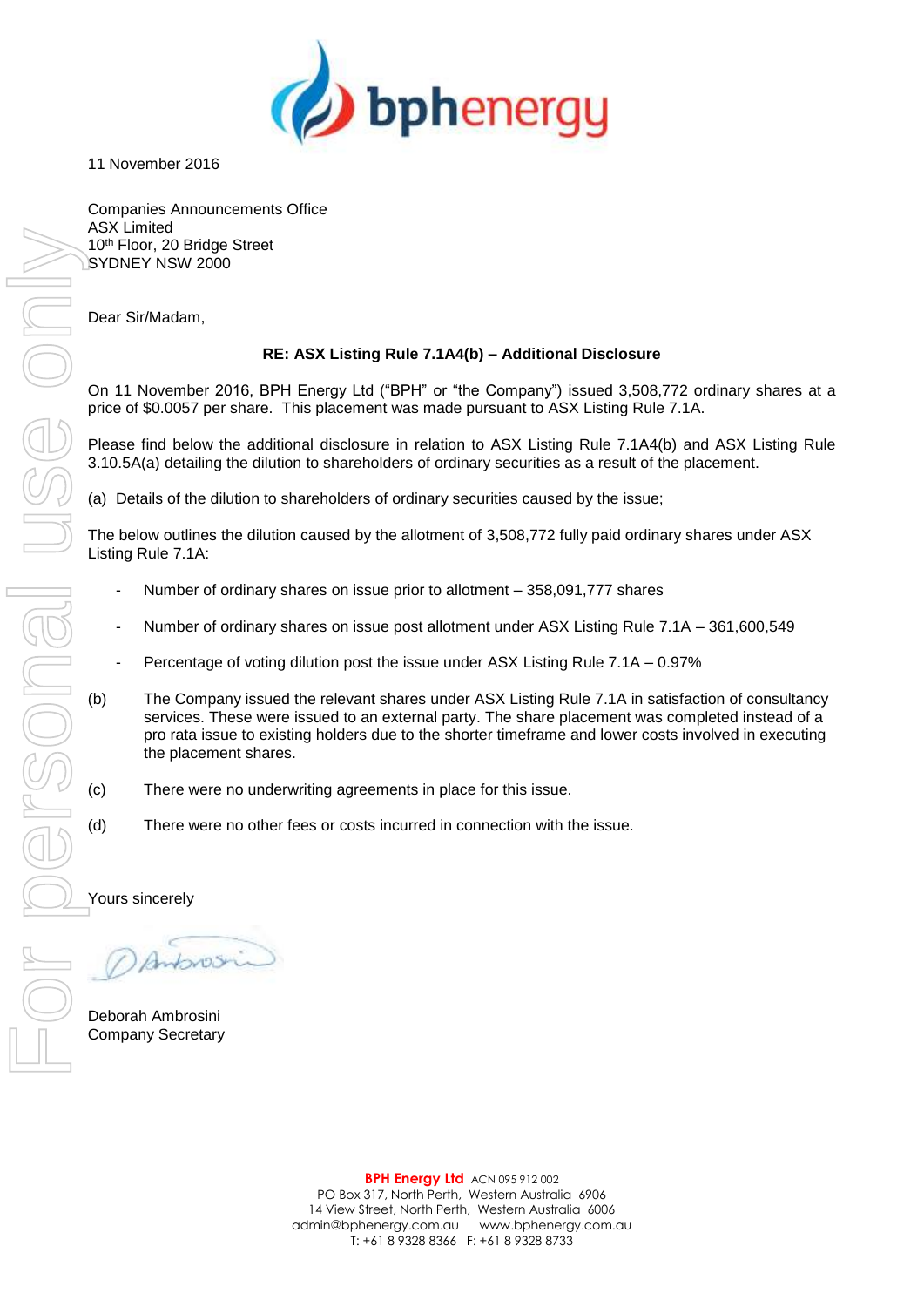*Rule 2.7, 3.10.3, 3.10.4, 3.10.5*

# **Appendix 3B**

## **New issue announcement, application for quotation of additional securities and agreement**

*Information or documents not available now must be given to ASX as soon as available. Information and documents given to ASX become ASX's property and may be made public.*

Introduced 01/07/96 Origin: Appendix 5 Amended 01/07/98, 01/09/99, 01/07/00, 30/09/01, 11/03/02, 01/01/03, 24/10/05, 01/08/12, 04/03/13

Name of entity

BPH Energy Limited

ABN

41 095 912 002

We (the entity) give ASX the following information.

### **Part 1 - All issues**

*You must complete the relevant sections (attach sheets if there is not enough space).*

1 <sup>+</sup>Class of +securities issued or to be issued

Ordinary shares

2 Number of +securities issued or to be issued (if known) or maximum number which may be issued

3 Principal terms of the <sup>+</sup>securities (e.g. if options, exercise price and expiry date; if partly paid <sup>+</sup>securities, the amount outstanding and due dates for payment; if <sup>+</sup>convertible securities, the conversion price and dates for conversion)

3,508,772 ordinary shares

Ordinary shares

+ See chapter 19 for defined terms.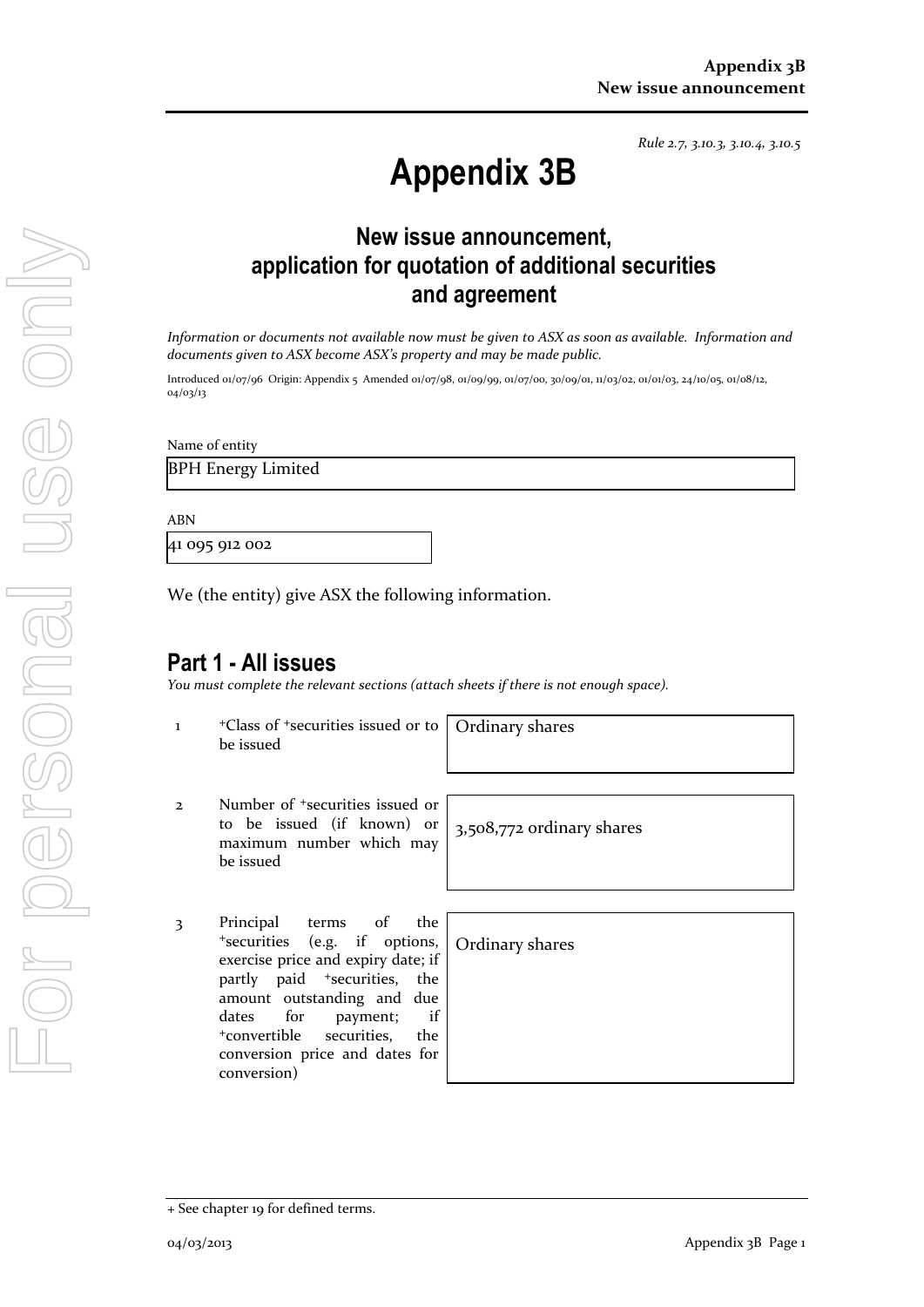| 4  | Do the <sup>+</sup> securities rank equally<br>in all respects from the <sup>+</sup> issue<br>date with an existing <sup>+</sup> class of<br>quoted +securities?                                                                                                     |
|----|----------------------------------------------------------------------------------------------------------------------------------------------------------------------------------------------------------------------------------------------------------------------|
|    | If the additional +securities do<br>not rank equally, please state:<br>the date from which they do<br>to which<br>they<br>the extent<br>for<br>participate<br>the<br>next<br>dividend, (in the case of a<br>distribution)<br>trust,<br><b>Or</b><br>interest payment |
|    | the extent to which they do<br>not rank equally, other than<br>relation to the<br>next<br>in<br>dividend, distribution<br>$\alpha$ r<br>interest payment                                                                                                             |
| 5  | Issue price or consideration                                                                                                                                                                                                                                         |
| 6  | Purpose of the issue<br>(If issued as consideration for<br>the acquisition of assets, clearly<br>identify those assets)                                                                                                                                              |
|    |                                                                                                                                                                                                                                                                      |
| 6a | Is the entity an <sup>+</sup> eligible entity<br>that<br>obtained<br>has<br>security<br>holder approval under rule 7.1A?                                                                                                                                             |
|    | If Yes, complete sections 6b - 6h<br>in relation to the <sup>+</sup> securities the<br>subject of this Appendix 3B, and<br>comply with section 6i                                                                                                                    |
| 6b | The date the security holder<br>resolution under rule 7.1A was<br>passed                                                                                                                                                                                             |
| 6с | Number of <sup>+</sup> securities<br>issued<br>without security holder approval<br>undor rulo = 1                                                                                                                                                                    |



 $1 \t 50.0057$ 

Issue of shares in satisfaction of consultancy fees totalling \$20,000.

- nolder A was
- issued proval under rule 7.1

Yes

27 November 2015

5,628,518 – 8 August 2016

3,508,772 – 11 November 2016

<sup>+</sup> See chapter 19 for defined terms.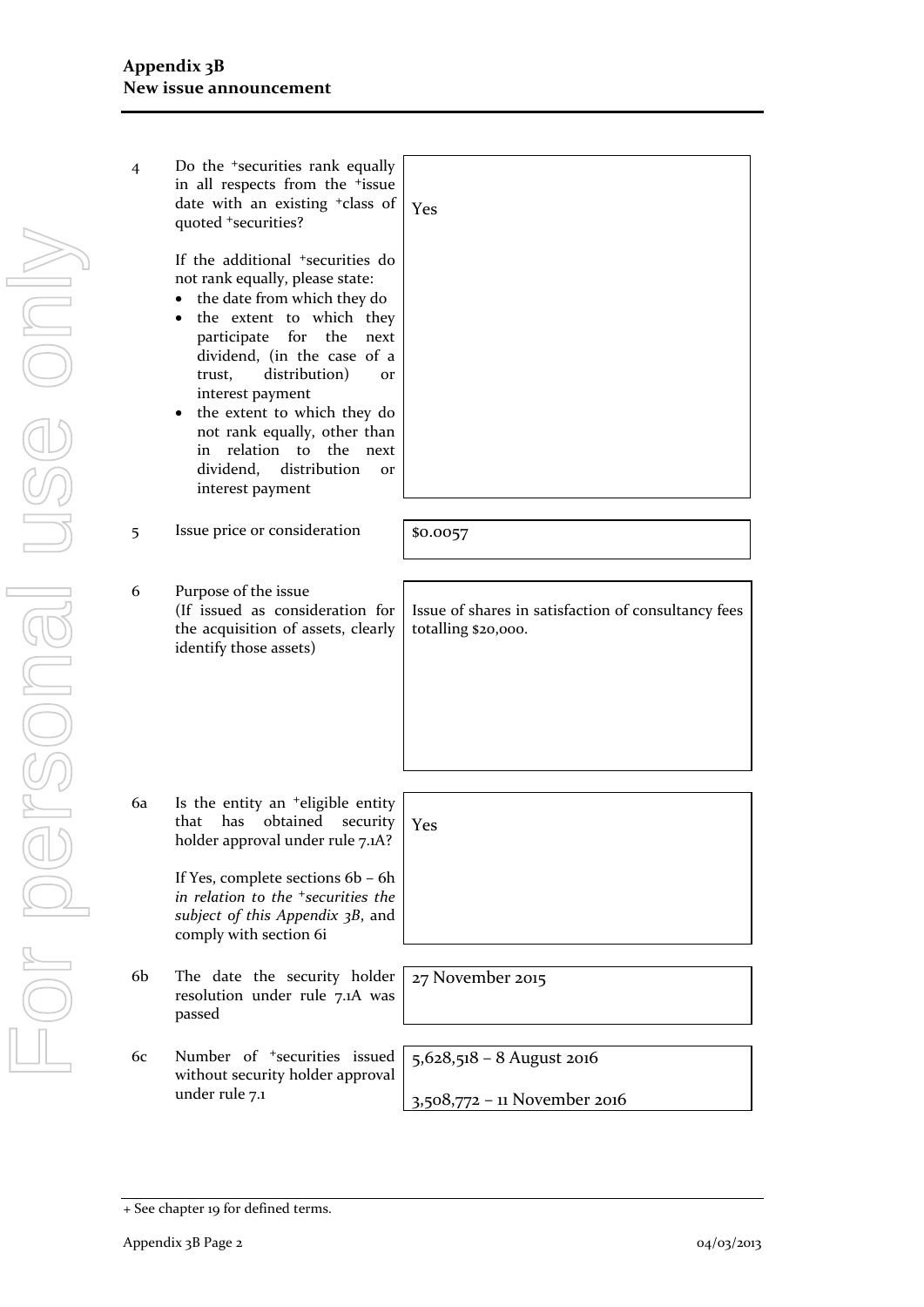- 6d Number of +securities issued with security holder approval under rule 7.1A Nil
- 6e Number of +securities issued with security holder approval under rule 7.3, or another specific security holder approval (specify date of meeting)
- 6f Number of +securities issued under an exception in rule 7.2
- 6g If +securities issued under rule 7.1A, was issue price at least 75% of 15 day VWAP as calculated under rule 7.1A.3? Include the <sup>+</sup>issue date and both values. Include the source of the VWAP calculation.
- 6h If +securities were issued under rule 7.1A for non-cash consideration, state date on which valuation of consideration was released to ASX Market Announcements
- 6i Calculate the entity's remaining issue capacity under rule 7.1 and rule 7.1A – complete Annexure 1 and release to ASX Market Announcements
- 7 <sup>+</sup>Issue dates

Note: The issue date may be prescribed by ASX (refer to the definition of issue date in rule 19.12). For example, the issue date for a pro rata entitlement issue must comply with the applicable timetable in Appendix 7A.

Cross reference: item 33 of Appendix 3B.

Nil

Nil

Yes Issue date – 11 November 2016 Issue price - \$0.0057 15 day VWAP - \$0.007445 Source – Directors valuation

N/A

Refer to Annexure 1

11 November 2016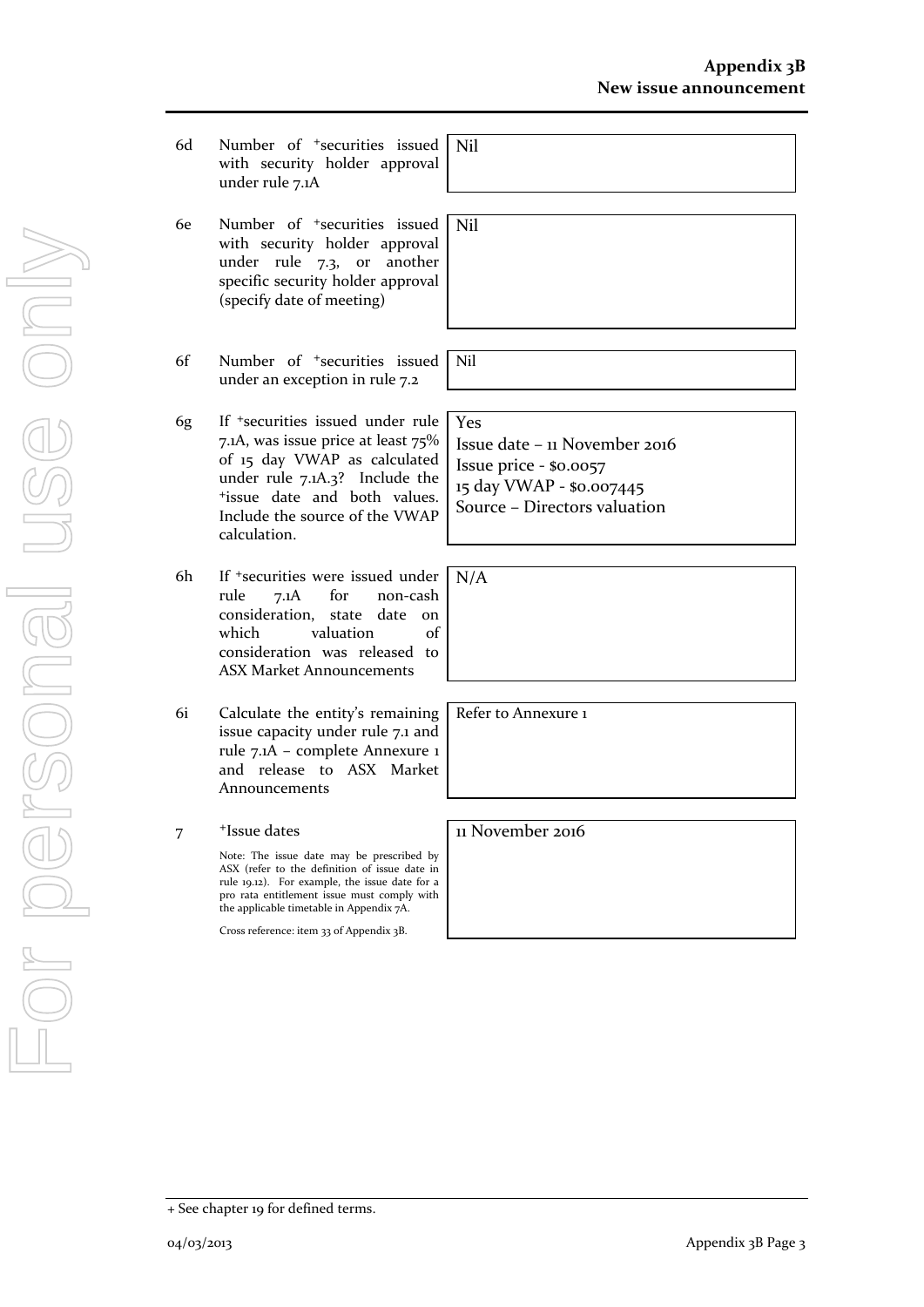|   |                                                                                                                                                         | Number | <sup>+</sup> Class                  |
|---|---------------------------------------------------------------------------------------------------------------------------------------------------------|--------|-------------------------------------|
| 8 | Number and $\frac{1}{2}$ class of all 361,600,549<br>*securities quoted on ASX<br>(including the <sup>+</sup> securities in<br>section 2 if applicable) |        | fully<br>Ordinary<br>paid<br>shares |

|   |                                                                                                                                                        | Number    | <sup>+</sup> Class                                                    |
|---|--------------------------------------------------------------------------------------------------------------------------------------------------------|-----------|-----------------------------------------------------------------------|
| 9 | Number and <sup>+</sup> class of all<br>*securities not quoted on ASX<br>( <i>including</i> the <sup>+</sup> securities in<br>section 2 if applicable) | 1,075,000 | Options exercisable<br>at so.o8 each<br>expiring 30 June 2018         |
|   |                                                                                                                                                        | 967,500   | Options exercisable<br>at so.o2 each<br>expiring 31 March<br>2020     |
|   |                                                                                                                                                        | 2,000,000 | Options exercisable<br>at \$0.02 each<br>expiring 30<br>November 2020 |

- 10 Dividend policy (in the case of a trust, distribution policy) on the increased capital (interests)
- 

# N/A

## **Part 2 - Pro rata issue**

| 11 | holder approval $N/A$<br>security<br>Is.<br>required?                 |  |
|----|-----------------------------------------------------------------------|--|
|    |                                                                       |  |
| 12 | Is the issue renounceable or non- $\mid N/A \rangle$<br>renounceable? |  |
|    |                                                                       |  |
| 13 | Ratio in which the $\pm$ securities $N/A$<br>will be offered          |  |
|    |                                                                       |  |
| 14 | $\pm$ Class of $\pm$ securities to which the   N/A<br>offer relates   |  |
|    |                                                                       |  |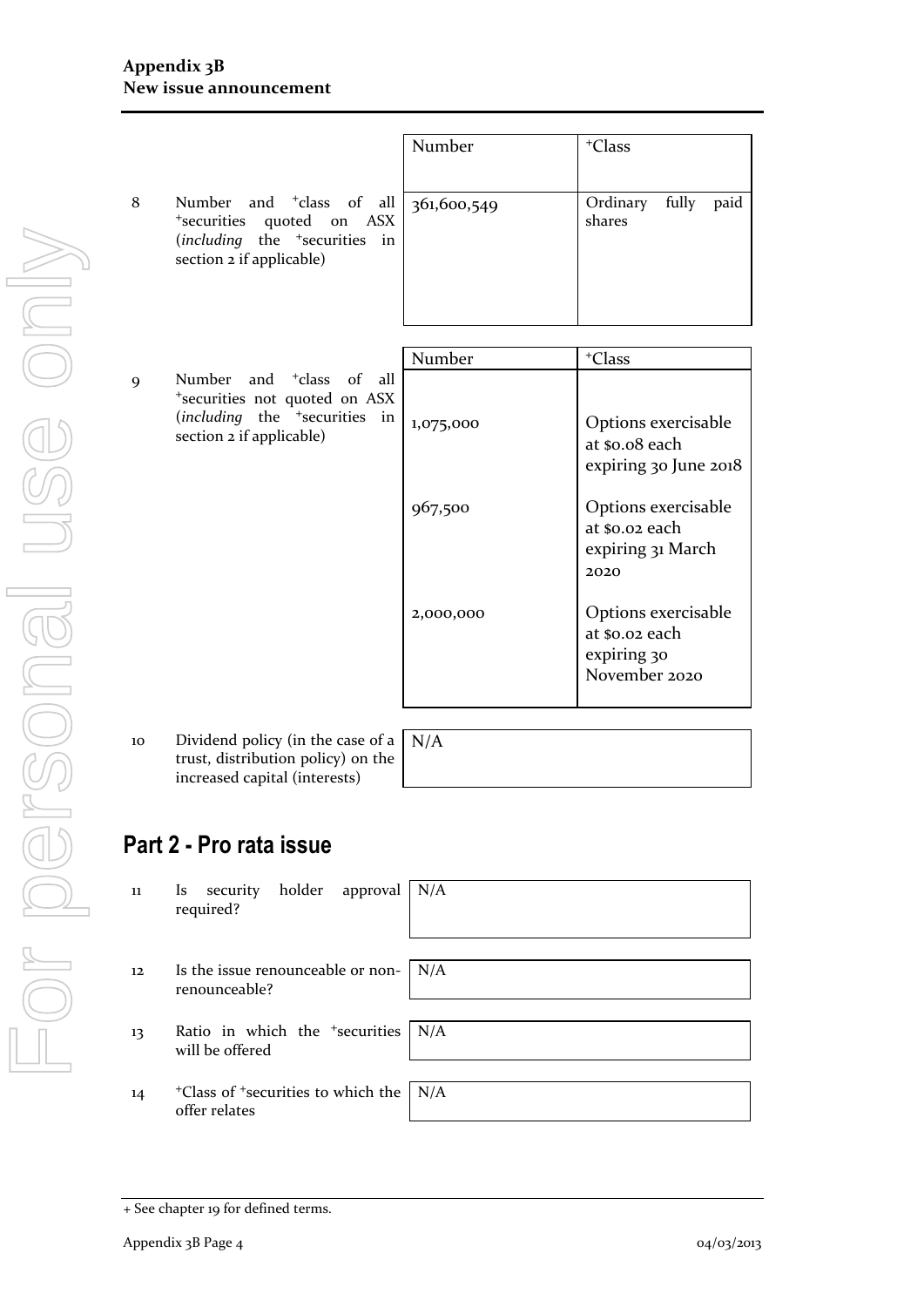| 15 | determine<br><sup>+</sup> Record<br>date<br>to<br>entitlements | N/A |
|----|----------------------------------------------------------------|-----|
|    |                                                                |     |
| 16 | different<br>Will<br>holdings<br>on                            | N/A |
|    | registers (or subregisters) be                                 |     |
|    | aggregated<br>for<br>calculating                               |     |
|    | entitlements?                                                  |     |
|    |                                                                |     |
| 17 | Policy for deciding entitlements                               | N/A |
|    | in relation to fractions                                       |     |
|    |                                                                |     |
|    |                                                                |     |
| 18 | Names of countries in which the                                | N/A |
|    | entity has security holders who                                |     |
|    | will not be sent new offer                                     |     |
|    | documents                                                      |     |
|    | Note: Security holders must be told how their                  |     |
|    | entitlements are to be dealt with.                             |     |
|    | Cross reference: rule 7.7.                                     |     |
|    |                                                                |     |
| 19 | date for receipt<br>of<br>Closing                              | N/A |
|    | acceptances or renunciations                                   |     |
| 20 | Names of any underwriters                                      | N/A |
|    |                                                                |     |
|    |                                                                |     |
|    |                                                                |     |
| 21 | Amount of any underwriting fee                                 | N/A |
|    | or commission                                                  |     |
|    |                                                                |     |
| 22 | Names of any brokers to the<br>issue                           | N/A |
|    |                                                                |     |
|    |                                                                |     |
|    |                                                                |     |
| 23 | Fee or commission payable to the $\mid N/A \rangle$            |     |
|    | broker to the issue                                            |     |
|    |                                                                |     |
| 24 | Amount of any handling fee                                     | N/A |
|    | payable to brokers who lodge                                   |     |
|    | acceptances or renunciations on                                |     |
|    | behalf of security holders                                     |     |
|    |                                                                |     |
| 25 | If the issue is contingent on                                  | N/A |
|    | security holders' approval, the                                |     |
|    | date of the meeting                                            |     |
|    |                                                                |     |
| 26 | Date entitlement and acceptance                                | N/A |
|    | form and offer documents will be                               |     |
|    | sent to persons entitled                                       |     |
|    |                                                                |     |

<sup>+</sup> See chapter 19 for defined terms.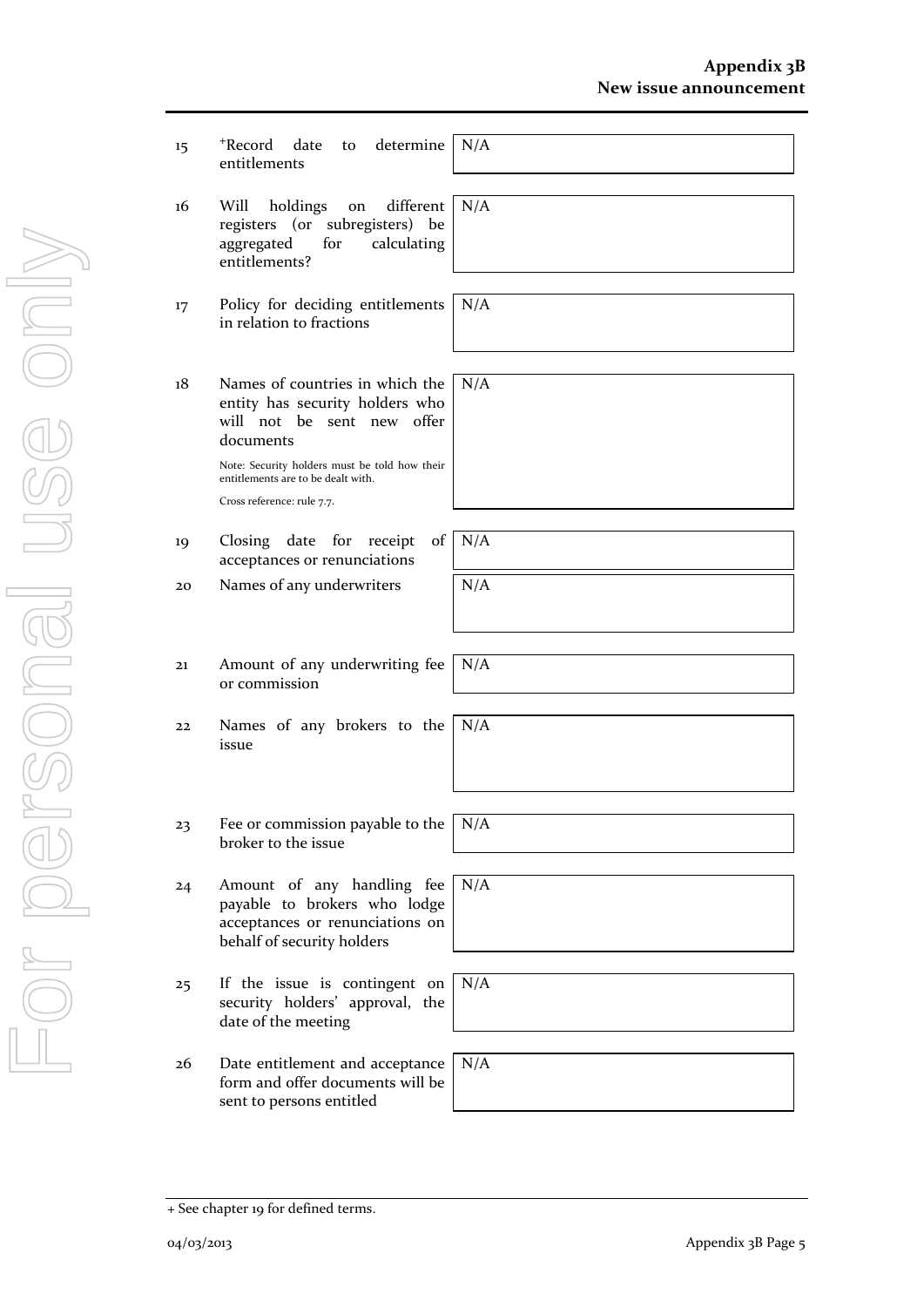#### **Appendix 3B New issue announcement**

| 27 | If the entity has issued options,<br>and the terms entitle option<br>holders<br>participate<br>to<br>on<br>exercise, the date on which<br>notices will be sent to option<br>holders | N/A |
|----|-------------------------------------------------------------------------------------------------------------------------------------------------------------------------------------|-----|
| 28 | Date rights trading will begin (if<br>applicable)                                                                                                                                   | N/A |
| 29 | Date rights trading will end $(ii)$<br>applicable)                                                                                                                                  | N/A |
| 30 | How do security holders sell<br>their entitlements in full through<br>a broker?                                                                                                     | N/A |
| 31 | How do security holders sell part<br>of their entitlements through a<br>broker<br>and accept for the<br>balance?                                                                    | N/A |
|    |                                                                                                                                                                                     |     |
| 32 | How do security holders dispose<br>of their entitlements (except by<br>sale through a broker)?                                                                                      | N/A |
| 33 | <sup>+</sup> Issue date                                                                                                                                                             | N/A |

## **Part 3 - Quotation of securities**

*You need only complete this section if you are applying for quotation of securities*

- 34 Type of <sup>+</sup>securities (*tick one*)
- (a)  $\sqrt{\phantom{a}}$  +Securities described in Part 1

#### (b) All other <sup>+</sup>securities

Example: restricted securities at the end of the escrowed period, partly paid securities that become fully paid, employee incentive share securities when restriction ends, securities issued on expiry or conversion of convertible securities

<sup>+</sup> See chapter 19 for defined terms.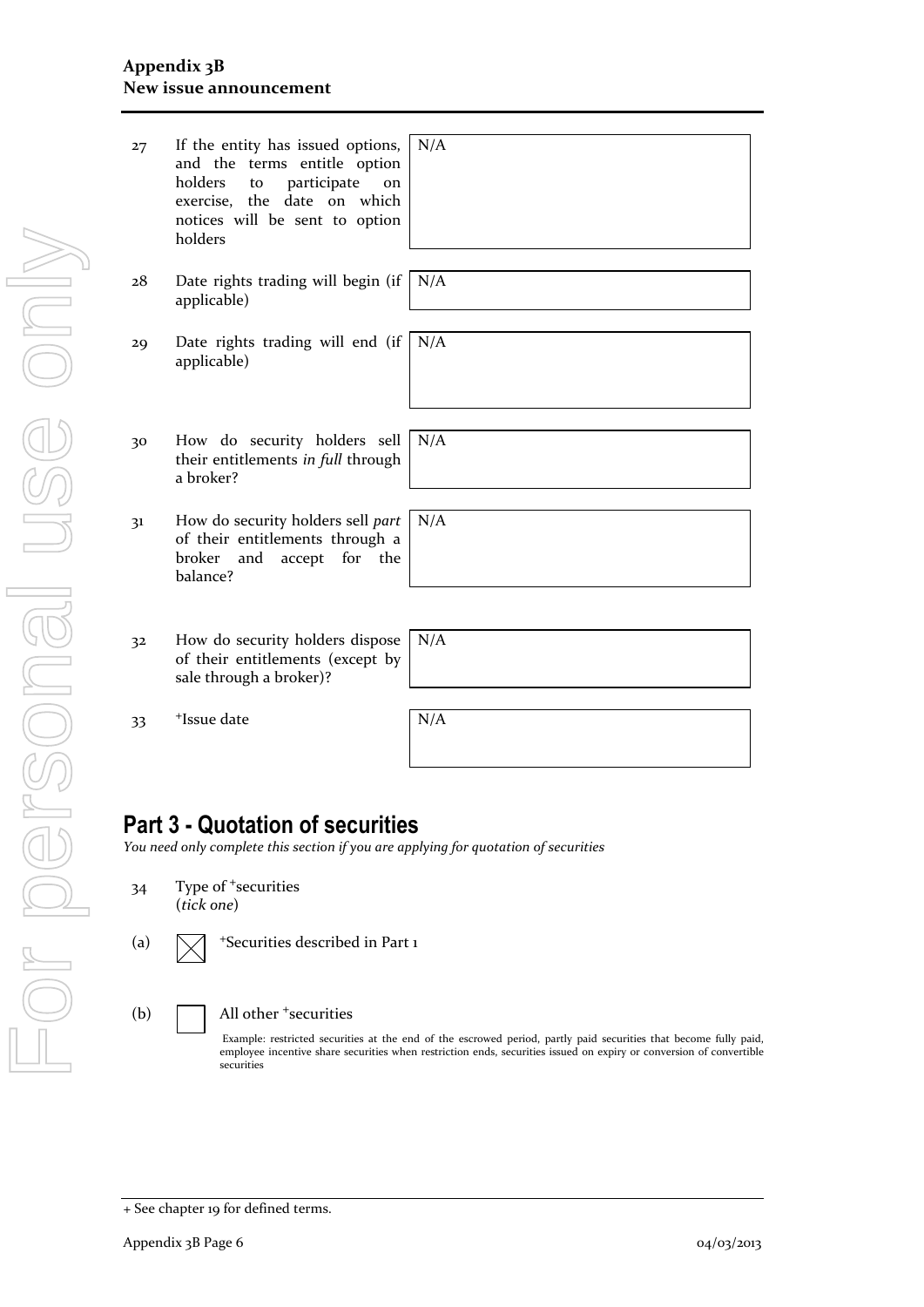#### **Entities that have ticked box 34(a)**

*Tick to indicate you are providing the information or* 

#### **Additional securities forming a new class of securities**

| documents                           |  |                                                                                                                                                                                                                                                       |
|-------------------------------------|--|-------------------------------------------------------------------------------------------------------------------------------------------------------------------------------------------------------------------------------------------------------|
| 35                                  |  | If the 'securities are 'equity securities, the names of the 20 largest holders of the<br>additional <sup>+</sup> securities, and the number and percentage of additional <sup>+</sup> securities<br>held by those holders                             |
| 36                                  |  | If the *securities are *equity securities, a distribution schedule of the additional<br>*securities setting out the number of holders in the categories<br>$1 - 1,000$<br>$1,001 - 5,000$<br>$5,001 - 10,000$<br>10,001 - 100,000<br>100,001 and over |
| 37                                  |  | A copy of any trust deed for the additional +securities                                                                                                                                                                                               |
| Entities that have ticked box 34(b) |  |                                                                                                                                                                                                                                                       |
| 38                                  |  | Number of <sup>+</sup> securities for which<br>N/A<br><sup>+</sup> quotation is sought                                                                                                                                                                |
| 39                                  |  | <sup>+</sup> Class of <sup>+</sup> securities for which<br>N/A<br>quotation is sought                                                                                                                                                                 |
| 40                                  |  | Do the <sup>+</sup> securities rank equally in<br>N/A                                                                                                                                                                                                 |

all respects from the <sup>+</sup>issue date with an existing <sup>+</sup>class of quoted <sup>+</sup>securities?

> If the additional <sup>+</sup>securities do no rank equally, please state:

- the date from which they do
- the extent to which they participate for the next dividend, (in the case of a trust, distribution) or interest payment
- the extent to which they do not rank equally, other than in relation to the next dividend, distribution or interes payment

| $\mathbf{a}$ | N/A |
|--------------|-----|
|              |     |
| e<br>1       |     |
|              |     |
|              |     |
|              |     |
| t            |     |
|              |     |
|              |     |
| Ý            |     |
| t            |     |
| a            |     |
|              |     |
| t            |     |
|              |     |
| $\mathbf{c}$ |     |
| $\mathbf{a}$ |     |
| ,            |     |
| t            |     |
|              |     |
|              |     |

<sup>+</sup> See chapter 19 for defined terms.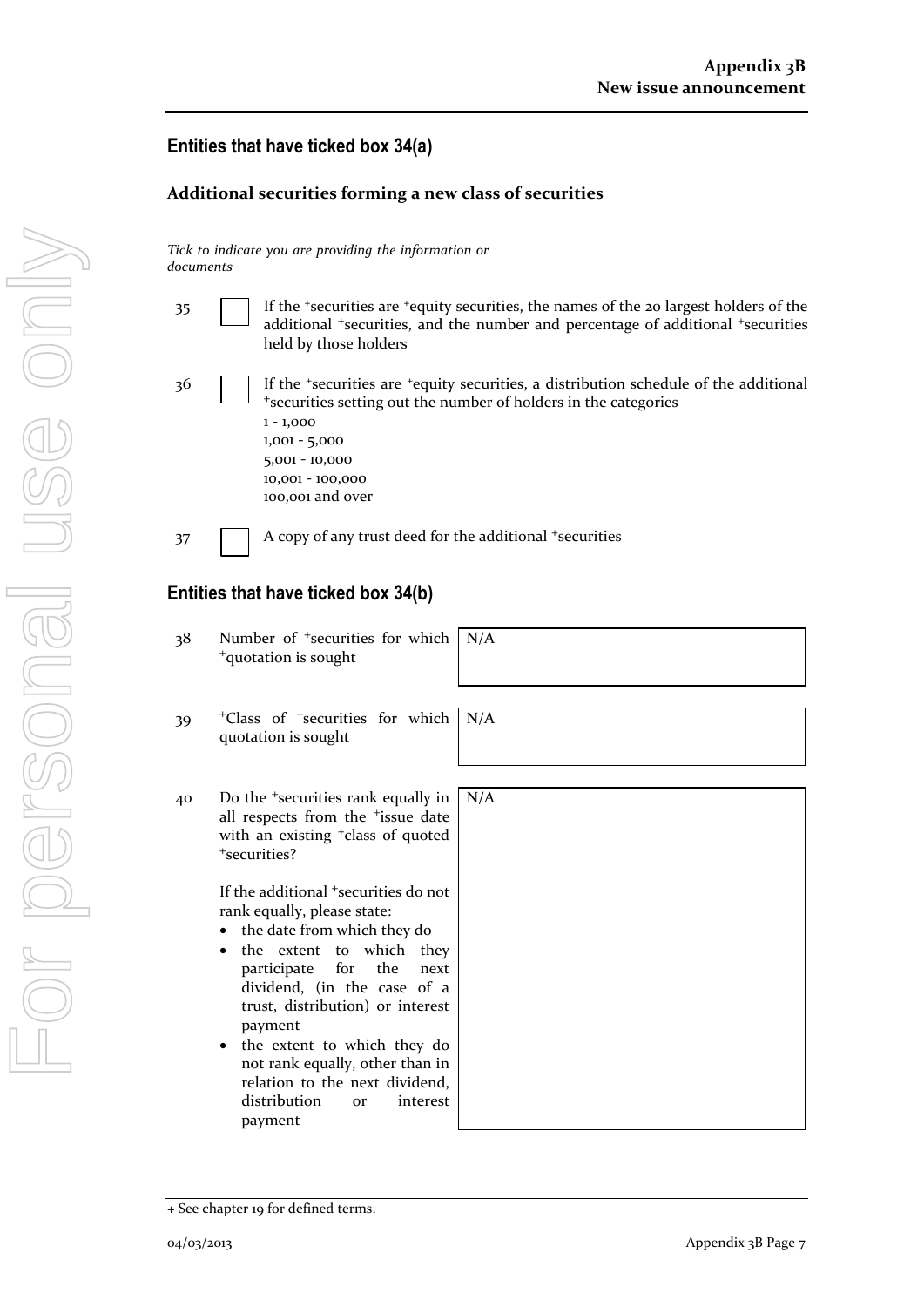41 Reason for request for quotation now N/A

Example: In the case of restricted securities, end of restriction period

(if issued upon conversion of another <sup>+</sup>security, clearly identify that other <sup>+</sup>security)

42 Number and <sup>+</sup>class of all <sup>+</sup>securities quoted on ASX (*including* the <sup>+</sup>securities in clause 38)

|   | Number | <sup>+</sup> Class |
|---|--------|--------------------|
| l |        |                    |
| r |        |                    |
| ì |        |                    |
|   |        |                    |
|   |        |                    |
|   |        |                    |
|   |        |                    |

#### **Quotation agreement**

- 1 <sup>+</sup>Quotation of our additional <sup>+</sup>securities is in ASX's absolute discretion. ASX may quote the <sup>+</sup>securities on any conditions it decides.
- 2 We warrant the following to ASX.
	- The issue of the +securities to be quoted complies with the law and is not for an illegal purpose.
	- There is no reason why those *\*securities* should not be granted <sup>+</sup>quotation.
	- An offer of the *\*securities* for sale within 12 months after their issue will not require disclosure under section  $707(3)$  or section 1012C(6) of the Corporations Act.

Note: An entity may need to obtain appropriate warranties from subscribers for the securities in order to be able to give this warranty

- Section 724 or section 1016E of the Corporations Act does not apply to any applications received by us in relation to any +securities to be quoted and that no-one has any right to return any +securities to be quoted under sections 737, 738 or 1016F of the Corporations Act at the time that we request that the +securities be quoted.
- If we are a trust, we warrant that no person has the right to return the <sup>+</sup>securities to be quoted under section 1019B of the Corporations Act at the time that we request that the +securities be quoted.

<sup>+</sup> See chapter 19 for defined terms.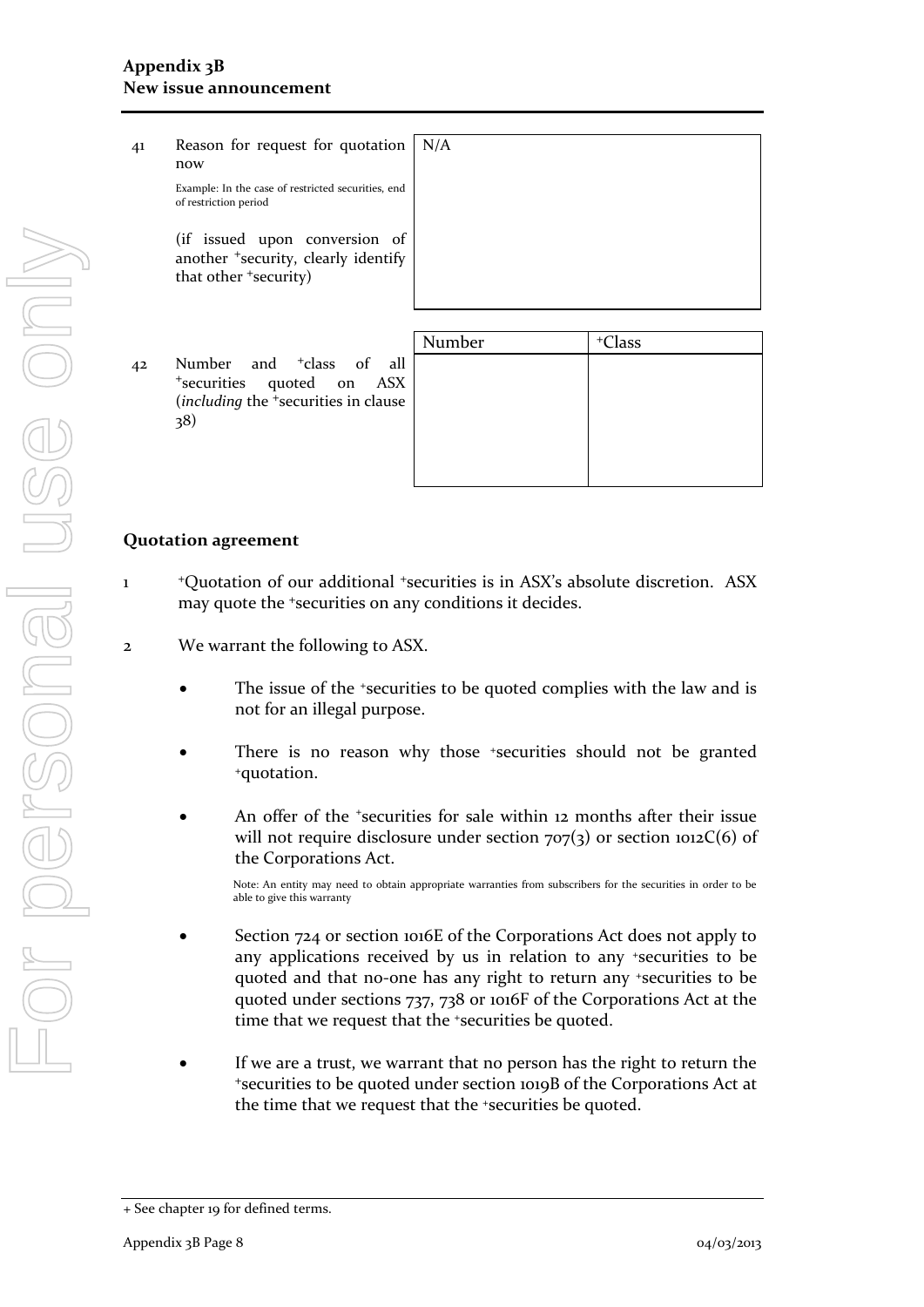- 3 We will indemnify ASX to the fullest extent permitted by law in respect of any claim, action or expense arising from or connected with any breach of the warranties in this agreement.
- 4 We give ASX the information and documents required by this form. If any information or document is not available now, we will give it to ASX before <sup>+</sup>quotation of the <sup>+</sup>securities begins. We acknowledge that ASX is relying on the information and documents. We warrant that they are (will be) true and complete.

DAnbrosi

Sign here: Date: 11 November 2016

(Company secretary)

Print name: Deborah Ambrosini

== == == == ==

For personal use only For personal use onl

<sup>+</sup> See chapter 19 for defined terms.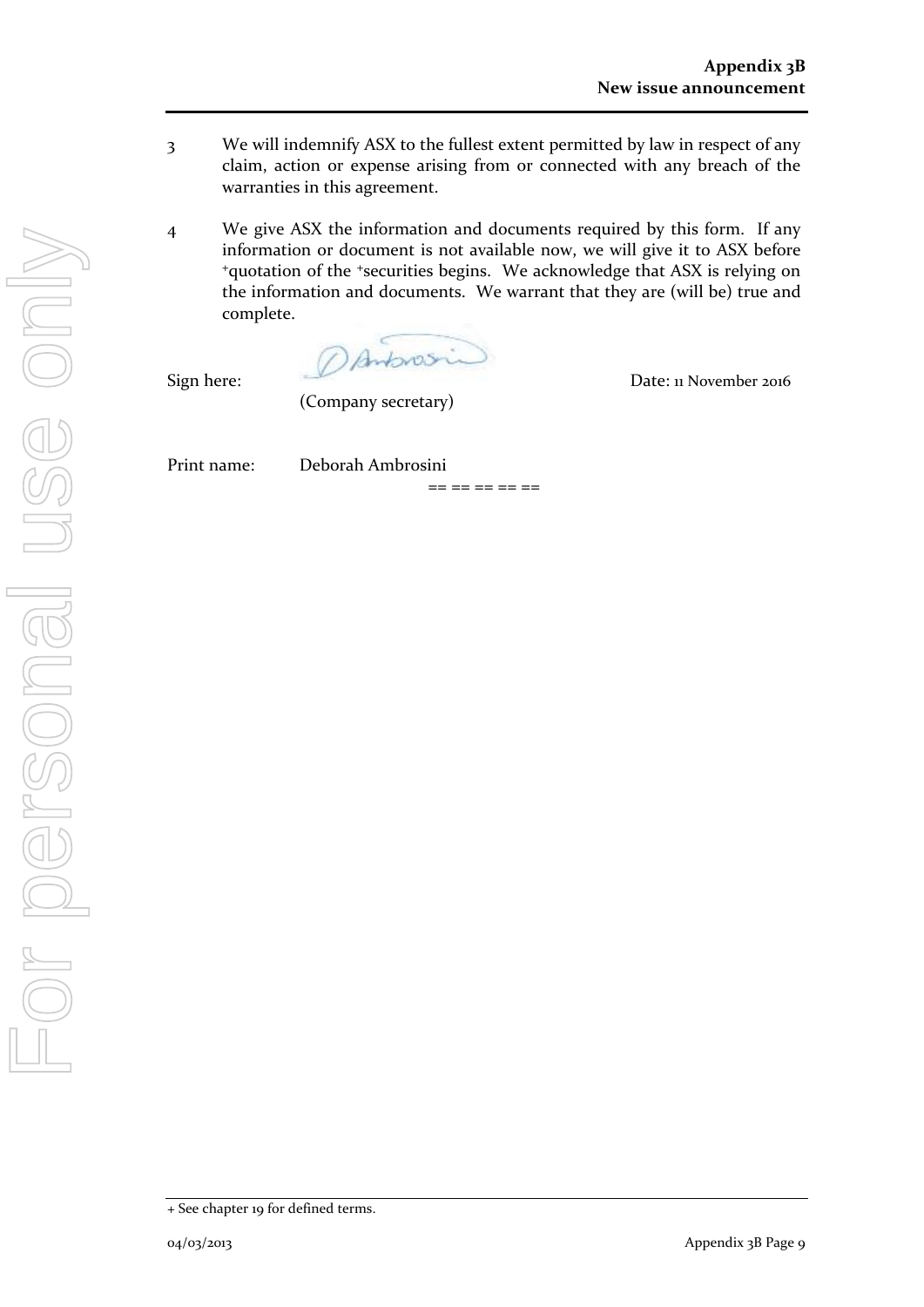## **Appendix 3B – Annexure 1**

## **Calculation of placement capacity under rule 7.1 and rule 7.1A for eligible entities**

Introduced 01/08/12 Amended 04/03/13

## **Part 1**

| Rule 7.1 – Issues exceeding 15% of capital                                                                                                                                                                                                                                                                                      |                          |  |
|---------------------------------------------------------------------------------------------------------------------------------------------------------------------------------------------------------------------------------------------------------------------------------------------------------------------------------|--------------------------|--|
| Step 1: Calculate "A", the base figure from which the placement<br>capacity is calculated                                                                                                                                                                                                                                       |                          |  |
| <b>Insert</b> number of fully paid <sup>+</sup> ordinary<br>securities on issue 12 months before the<br>*issue date or date of agreement to issue                                                                                                                                                                               | 235,766,727              |  |
| Add the following:                                                                                                                                                                                                                                                                                                              |                          |  |
| Number of fully paid <sup>+</sup> ordinary securities<br>issued in that 12 month period under an<br>exception in rule 7.2                                                                                                                                                                                                       | 70,730,318 - 8 July 2016 |  |
| Number of fully paid <sup>+</sup> ordinary securities<br>issued in that 12 month period with<br>shareholder approval                                                                                                                                                                                                            |                          |  |
| Number of partly paid +ordinary<br>$\bullet$<br>securities that became fully paid in that<br>12 month period                                                                                                                                                                                                                    |                          |  |
| Note:<br>Include only ordinary securities here -<br>other classes of equity securities cannot<br>be added<br>Include here (if applicable) the securities<br>the subject of the Appendix 3B to which<br>this form is annexed<br>It may be useful to set out issues of<br>securities on different dates as separate<br>line items |                          |  |
| <b>Subtract</b> the number of fully paid +ordinary<br>securities cancelled during that 12 month<br>period                                                                                                                                                                                                                       | Nil                      |  |
| "А"                                                                                                                                                                                                                                                                                                                             | 306,497,045              |  |

<sup>+</sup> See chapter 19 for defined terms.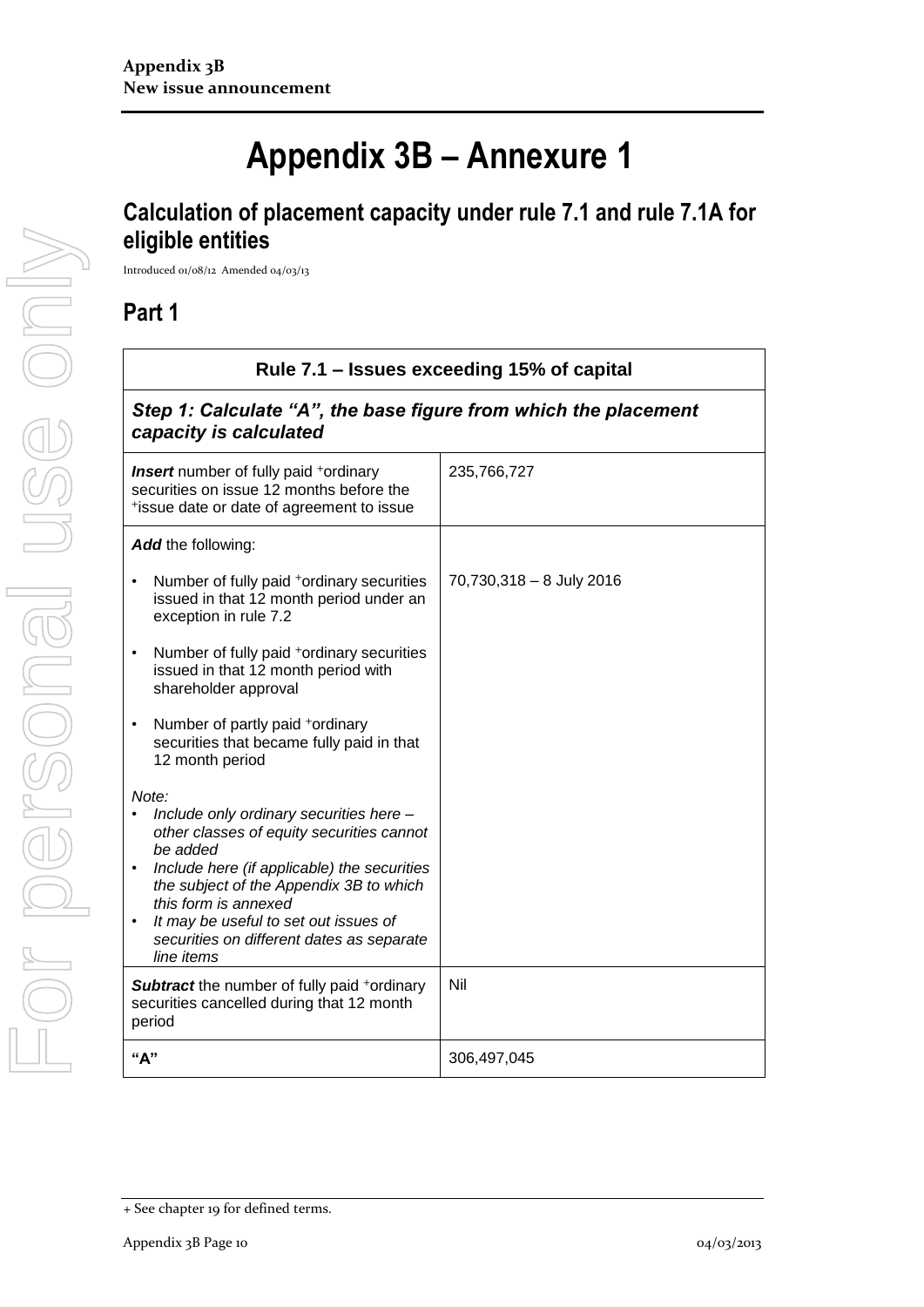| Step 2: Calculate 15% of "A"                                                                                                                                                                                                                                                                                                        |                                        |  |
|-------------------------------------------------------------------------------------------------------------------------------------------------------------------------------------------------------------------------------------------------------------------------------------------------------------------------------------|----------------------------------------|--|
| "B"                                                                                                                                                                                                                                                                                                                                 | 0.15                                   |  |
|                                                                                                                                                                                                                                                                                                                                     | [Note: this value cannot be changed]   |  |
| Multiply "A" by 0.15                                                                                                                                                                                                                                                                                                                | 45,974,557                             |  |
| Step 3: Calculate "C", the amount of placement capacity under rule<br>7.1 that has already been used                                                                                                                                                                                                                                |                                        |  |
| <b>Insert</b> number of <sup>+</sup> equity securities issued<br>or agreed to be issued in that 12 month<br>period not counting those issued:                                                                                                                                                                                       | 45,966,214 - 8 July 2016               |  |
| Under an exception in rule 7.2                                                                                                                                                                                                                                                                                                      |                                        |  |
| Under rule 7.1A                                                                                                                                                                                                                                                                                                                     |                                        |  |
| With security holder approval under rule<br>7.1 or rule 7.4                                                                                                                                                                                                                                                                         |                                        |  |
| Note:<br>This applies to equity securities, unless<br>specifically excluded - not just ordinary<br>securities<br>Include here (if applicable) the securities<br>the subject of the Appendix 3B to which<br>this form is annexed<br>It may be useful to set out issues of<br>securities on different dates as separate<br>line items |                                        |  |
| "C"                                                                                                                                                                                                                                                                                                                                 | 45,966,214                             |  |
| Step 4: Subtract "C" from ["A" x "B"] to calculate remaining<br>placement capacity under rule 7.1                                                                                                                                                                                                                                   |                                        |  |
| "A" x 0.15                                                                                                                                                                                                                                                                                                                          | 45,974,557                             |  |
| Note: number must be same as shown in<br>Step <sub>2</sub>                                                                                                                                                                                                                                                                          |                                        |  |
| Subtract "C"                                                                                                                                                                                                                                                                                                                        | 45,966,214                             |  |
| Note: number must be same as shown in<br>Step 3                                                                                                                                                                                                                                                                                     |                                        |  |
| <b>Total</b> ["A" $\times$ 0.15] – "C"                                                                                                                                                                                                                                                                                              | 8,343                                  |  |
|                                                                                                                                                                                                                                                                                                                                     | [Note: this is the remaining placement |  |

*capacity under rule 7.1]*

<sup>+</sup> See chapter 19 for defined terms.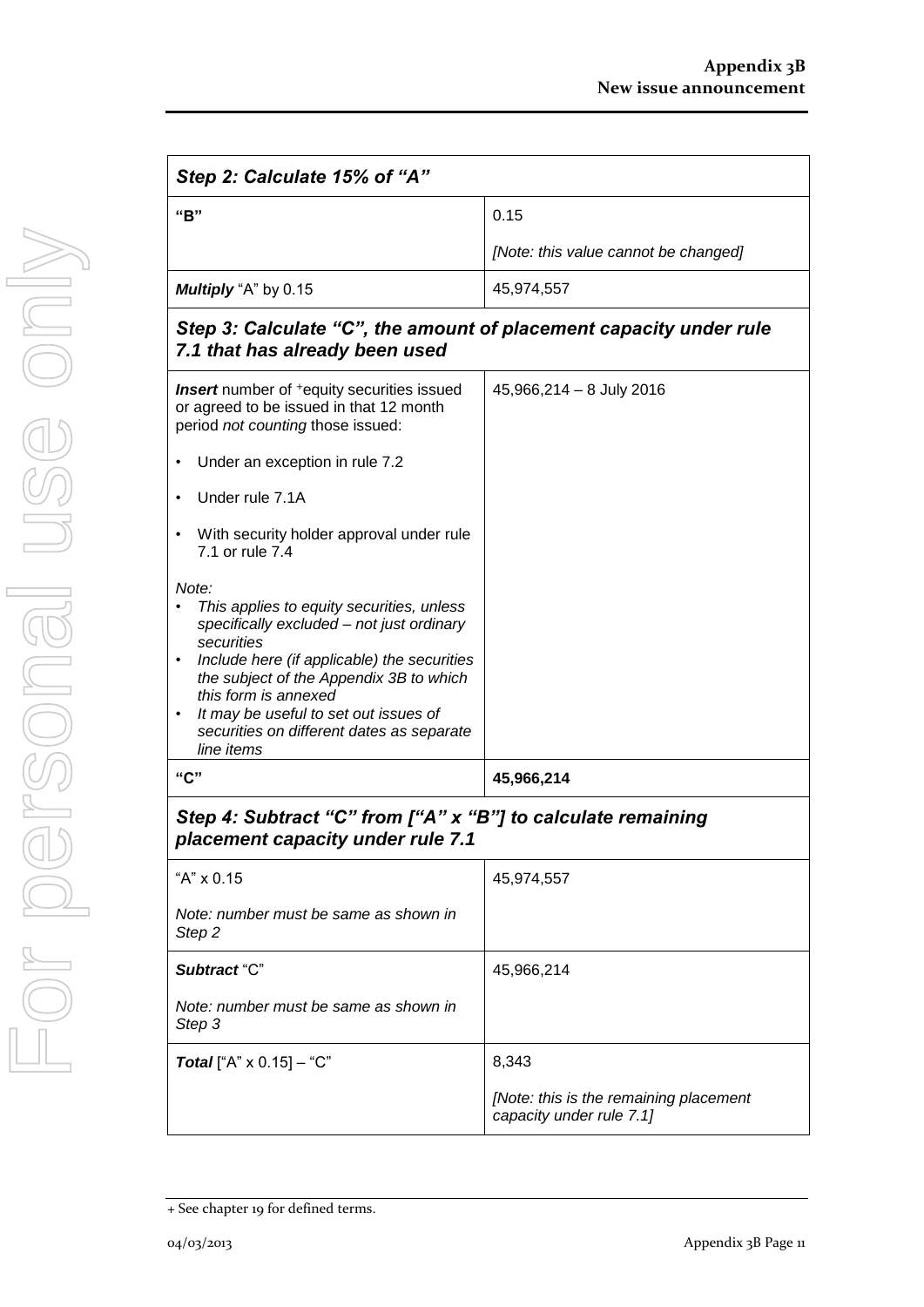## **Part 2**

| Rule 7.1A – Additional placement capacity for eligible entities                                                                                                                                                                                                                                                                                                                                                                                                                                 |                                                           |  |
|-------------------------------------------------------------------------------------------------------------------------------------------------------------------------------------------------------------------------------------------------------------------------------------------------------------------------------------------------------------------------------------------------------------------------------------------------------------------------------------------------|-----------------------------------------------------------|--|
| Step 1: Calculate "A", the base figure from which the placement<br>capacity is calculated                                                                                                                                                                                                                                                                                                                                                                                                       |                                                           |  |
| "A"                                                                                                                                                                                                                                                                                                                                                                                                                                                                                             | 306,497,045                                               |  |
| Note: number must be same as shown in<br>Step 1 of Part 1                                                                                                                                                                                                                                                                                                                                                                                                                                       |                                                           |  |
| Step 2: Calculate 10% of "A"                                                                                                                                                                                                                                                                                                                                                                                                                                                                    |                                                           |  |
| "D"                                                                                                                                                                                                                                                                                                                                                                                                                                                                                             | 0.10                                                      |  |
|                                                                                                                                                                                                                                                                                                                                                                                                                                                                                                 | Note: this value cannot be changed                        |  |
| Multiply "A" by 0.10                                                                                                                                                                                                                                                                                                                                                                                                                                                                            | 30,649,705                                                |  |
| Step 3: Calculate "E", the amount of placement capacity under rule<br>7.1A that has already been used                                                                                                                                                                                                                                                                                                                                                                                           |                                                           |  |
| <b>Insert</b> number of <sup>+</sup> equity securities issued<br>or agreed to be issued in that 12 month<br>period under rule 7.1A                                                                                                                                                                                                                                                                                                                                                              | $5,628,518-8$ August 2016<br>3,508,772 - 11 November 2016 |  |
| Notes:<br>This applies to equity securities - not<br>just ordinary securities<br>Include here $-$ if applicable $-$ the<br>$\bullet$<br>securities the subject of the Appendix<br>3B to which this form is annexed<br>Do not include equity securities issued<br>under rule 7.1 (they must be dealt with<br>in Part 1), or for which specific security<br>holder approval has been obtained<br>It may be useful to set out issues of<br>securities on different dates as separate<br>line items |                                                           |  |
| "E"                                                                                                                                                                                                                                                                                                                                                                                                                                                                                             | 9,137,290                                                 |  |

<sup>+</sup> See chapter 19 for defined terms.